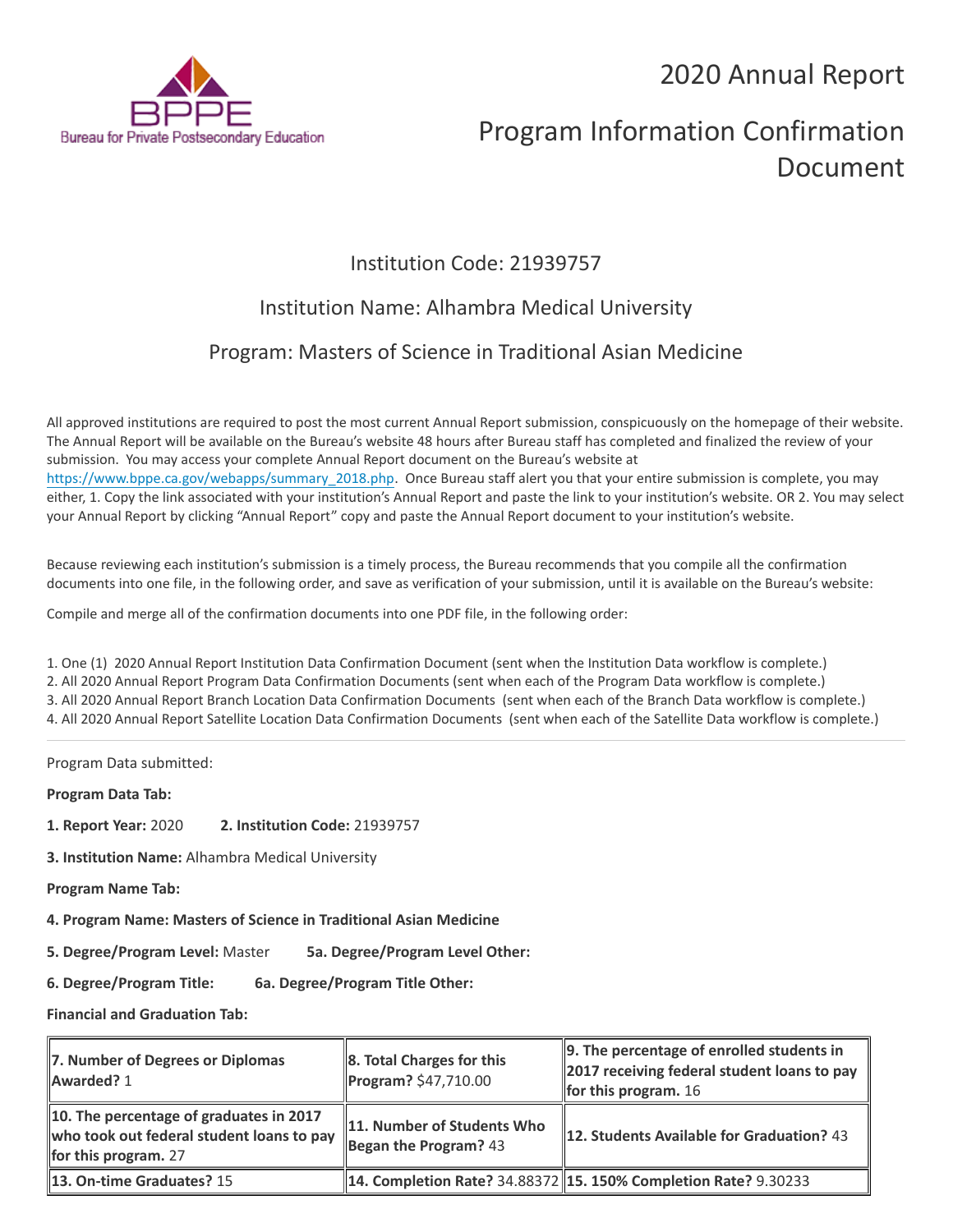### **16. Is the above data taken from the Integrated Postsecondary Education Data System (IPEDS) of the United States Department of Education?** No

#### **Placement Data Tab:**

CEC § 94929.5 requires institutions to report placement data for every program that is designed or advertised to lead to a particular career, or advertised or promoted with any claim regarding job placement.

| 17. Graduates Available for<br><b>Employment?</b> 11                                                                                                                 | 18 Graduates Employed in the<br>Field? 10 | 19. Placement<br>Rate? 90.90909 |  |  |
|----------------------------------------------------------------------------------------------------------------------------------------------------------------------|-------------------------------------------|---------------------------------|--|--|
| 20. Graduates Employed in the field                                                                                                                                  |                                           |                                 |  |  |
| $\vert$ 20a. 20 to 29 hours per week? 5<br>20b. At least 30 hours per week? 2                                                                                        |                                           |                                 |  |  |
| $\ $ 21. Indicate the number of graduates employed                                                                                                                   |                                           |                                 |  |  |
| 21b. Concurrent aggregated positions in the field of<br>$\ $ 21a. In a single position in the field of study: 8<br>study: $2$                                        |                                           |                                 |  |  |
| 21c. Freelance/self-employed: 3<br>21d. By the institution or an employer owned by the institution, or<br>an employer who shares ownership with the institution: $1$ |                                           |                                 |  |  |

#### **Exam Passage Rate Tab:**

5 CCR §74112(j) requires the institution to collect the exam passage data directly from its graduates if the exam passage data is not available from the licensing agency.

#### **22. Does this educational program lead to an occupation that requires State licensing?** Yes

**22a. Do graduates have the option or requirement for more than one type of State licensing exam?** Yes **Option/Requirement #1:** California Acupuncture Licensing Exam **Option/Requirement #2:** NCCAOM **Option/Requirement #3: Option/Requirement #4:**

**Exam Passage Rate - Year 1 Tab:**

**23. Name of the State licensing entity that licenses the field:** Yes

**24. Name of Exam?** CALE

| 25. Number of Graduates Taking 26. Number Who Passed the 27. Number Who Failed the 28. Passage |                      |                      |                |
|------------------------------------------------------------------------------------------------|----------------------|----------------------|----------------|
| <b>State Exam? 11</b>                                                                          | <b>State Exam?</b> 9 | <b>State Exam?</b> 2 | Rate? 81.81818 |

**29. Is This Data from the State Licensing Agency that Administered the Exam?** Yes **29a. Name of Agency:** California Acupuncture Board

**30. If the response to #29 is "No", provide a description of the process used for Attempting to Contact Students.**

**Exam Passage Rate - Year 2 Tab:**

**31. Name of the State licensing entity that licenses the field:** California Acupuncture Board

**32. Name of Exam?** CALE

| 33. Number of Graduates Taking | $\parallel$ 34. Number Who Passed the | 35. Number Who Failed the | $\parallel$ 36. Passage |
|--------------------------------|---------------------------------------|---------------------------|-------------------------|
| <b>State Exam? 10</b>          | <b>State Exam?</b> 9                  | <b>State Exam? 1</b>      | $\parallel$ Rate? 90    |
|                                |                                       |                           |                         |

**37. Is This Data from the State Licensing Agency that Administered the Exam?** Yes **37a. Name of Agency:** California Acupuncture Board

**38. If the response to #37 is "No", provide a description of the process used for Attempting to Contact Students.** 

**Salary Data Tab:**